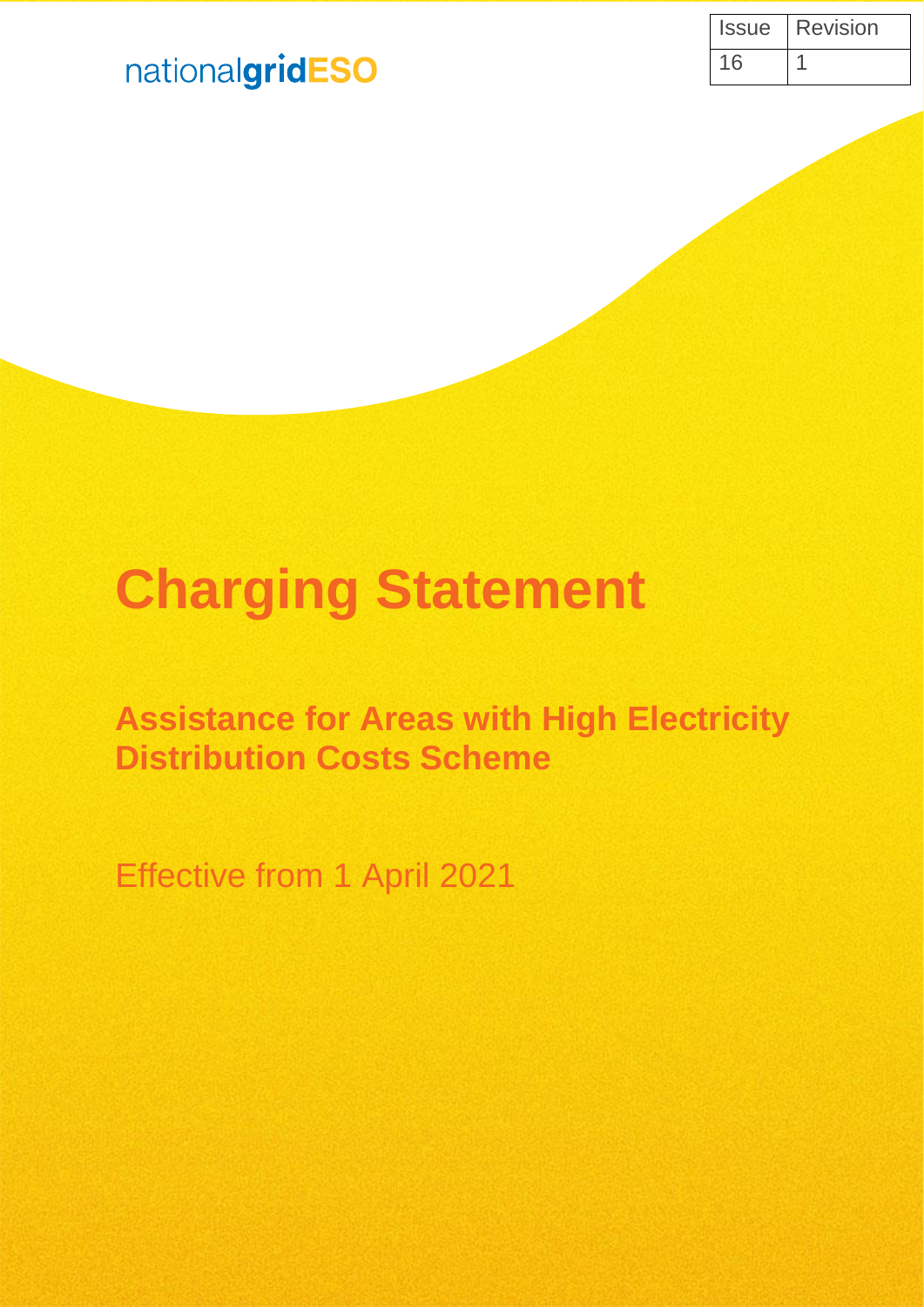## **Contents**

| Chapter 2: Derivation of the AAHEDC Total Scheme Energy Consumption Tariff5           |  |
|---------------------------------------------------------------------------------------|--|
|                                                                                       |  |
|                                                                                       |  |
|                                                                                       |  |
| Revision history of the Assistance for Areas with High Electricity Distribution Costs |  |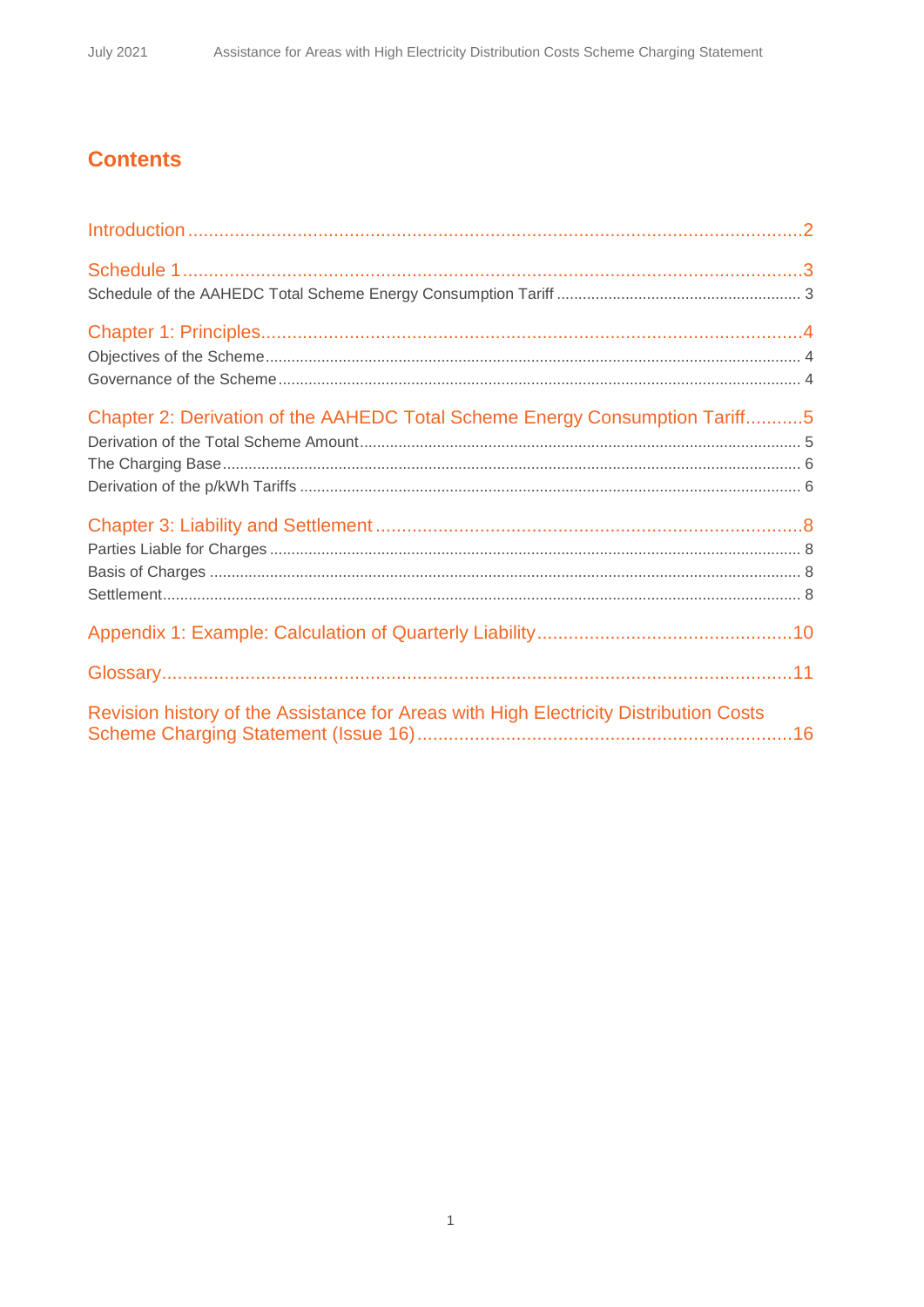### **Introduction to this document**

This statement is published in accordance with Licence Condition C21 of National Grid Electricity System Operator Limited's Transmission Licence.

This document sets out the Total Scheme Energy Consumption Tariff relating to the Assistance for Areas with High Electricity Distribution Costs (AAHEDC) Scheme. It also describes the methods by which and principles upon which National Grid Electricity System Operator Limited (NGESO) derives charges resulting from the Scheme.

This document is also available on our website at:

[https://www.nationalgrideso.com/charging/assistance-areas-high-electricity-distribution-costs](https://www.nationalgrideso.com/charging/assistance-areas-high-electricity-distribution-costs-aahedc)[aahedc](https://www.nationalgrideso.com/charging/assistance-areas-high-electricity-distribution-costs-aahedc)

This Assistance for Areas with High Electricity Distribution Costs Scheme Charging Statement Issue 16 was published on 15 July 2021 but is effective from 1 April 2021. This provides one month's notice before any charges calculated using the updated tariff become due for payment.

| March     | April     | May | June | July      |
|-----------|-----------|-----|------|-----------|
|           |           |     |      |           |
| Draft     | 1 April   |     |      | 15 July   |
| Tariff    | Charge    |     |      | Tariff    |
| Published | Effective |     |      | Published |
|           |           |     |      |           |

If you require further details about any of the information contained within this document or have comments on how this document might be improved please contact us at:

[TNUoS.queries@nationalgrideso.com](mailto:TNUoS.queries@nationalgrideso.com)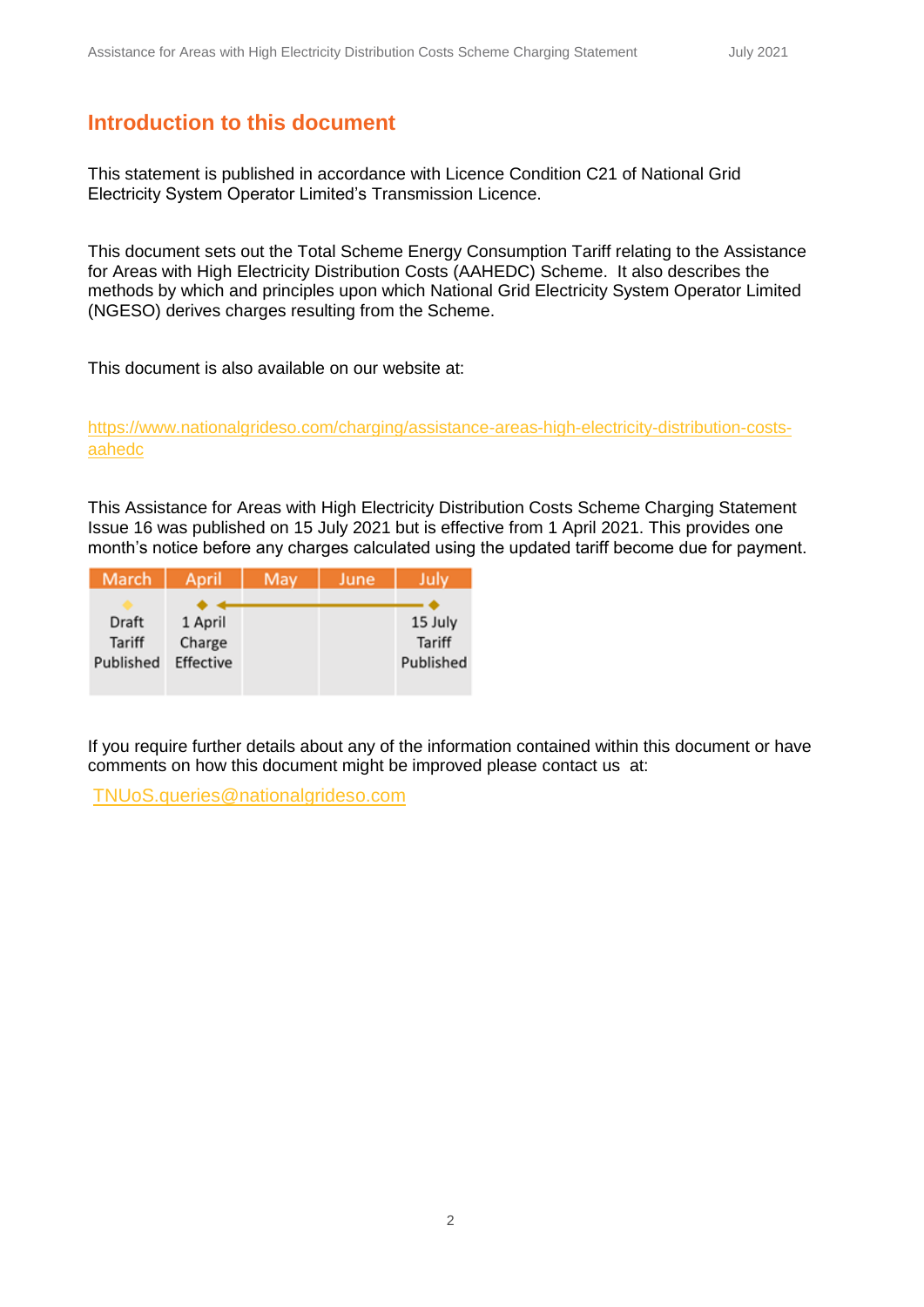## **Schedule 1**

#### **Schedule of the AAHEDC Total Scheme Energy Consumption Tariff**

 $\mathbf{r}$ 

| Year    | <b>Total Scheme Energy</b><br><b>Consumption Tariff</b><br>(p/kWh) |
|---------|--------------------------------------------------------------------|
| 2021/22 | 0.040427                                                           |

The tariff is based on our forecast of total energy consumption across all settlement periods for the period between 1<sup>st</sup> April 2021 and 31<sup>st</sup> March 2022. Parties attracting liability for the tariff are described in Chapter 3 of this document.

The overall tariff is composed of:

- Shetland Tariff: 0.012049 p/kWh,
- AAHEDC Tariff Excluding the Shetland Assistance Amount: 0.028378 p/kWh.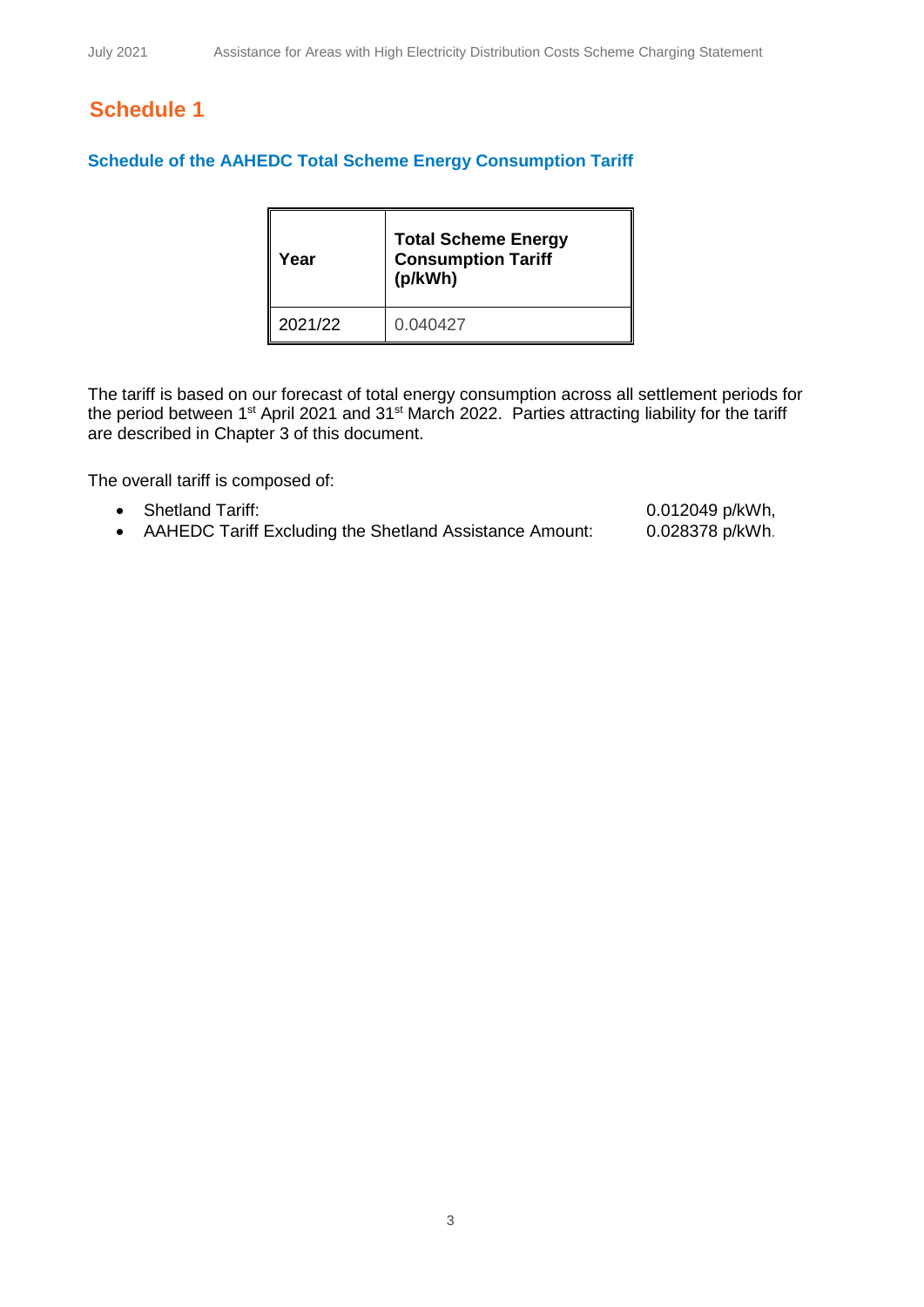## **Chapter 1: Principles**

#### **Objectives of the Scheme**

- 1.1 The Assistance for Areas with High Electricity Distribution Costs Scheme was introduced in the Energy Act 2004. It replaces an earlier arrangement, commonly referred to as "Hydro Benefit", which ended in January 2004 (although this continued on a voluntary basis until 31 March 2005).
- 1.2 The intention of the Scheme is to reduce the costs to consumers of the distribution of electricity in certain areas. Currently the only Specified Area is the North of Scotland. NGESO therefore recovers the Total Scheme Amount through the Scheme, which is composed of the Assistance Amount, the Shetland Assistance Amount, the Administration Amount and the Correction Amount. The Assistance Amount and the Shetland Assistance Amount are passed to the relevant distributor in the Specified Area, Scottish Hydro Electric Power Distribution Ltd. This enables distribution charges to be reduced.

#### **Governance of the Scheme**

- 1.3 The Assistance for Areas with High Electricity Distribution Costs Scheme sits outside of the main contractual framework governing connection to, and use of, the transmission system (the Connection and Use of System Code, or CUSC). Similarly, the charging arrangements are not covered by the charging statements published by NGESO in accordance with Conditions C4, C5 and C6 of the Transmission Licence.
- 1.4 Instead, the Scheme is governed directly by Licence Conditions placed on Suppliers, Relevant Distributors, and NGESO.
- 1.5 Licensed Suppliers are obliged (by Licence Condition 30A of their Supply Licence) to pay to NGESO the tariff set out in this statement.
- 1.6 Relevant Distributors are obliged (under the terms of Licence Conditions 53A, 53B and 53C of their Distribution Licences) to apply the benefit from the Scheme to reduce the use of system charges levied on Suppliers.
- 1.7 NGESO's administration of the Scheme is covered by four Conditions in the Transmission Licence:
	- Condition C20 defines the revenue to be recovered in each year;
	- Condition C21 covers payments from Suppliers, and the preparation of this charging statement;
	- Condition C22 specifies the payments to be made to Relevant Distributors; and
	- Condition C23 sets out further reporting requirements to Ofgem and to Relevant Distributors.
- 1.8 The following sections of this statement set out in more detail how the charge is calculated, who is liable for it, and how it is settled.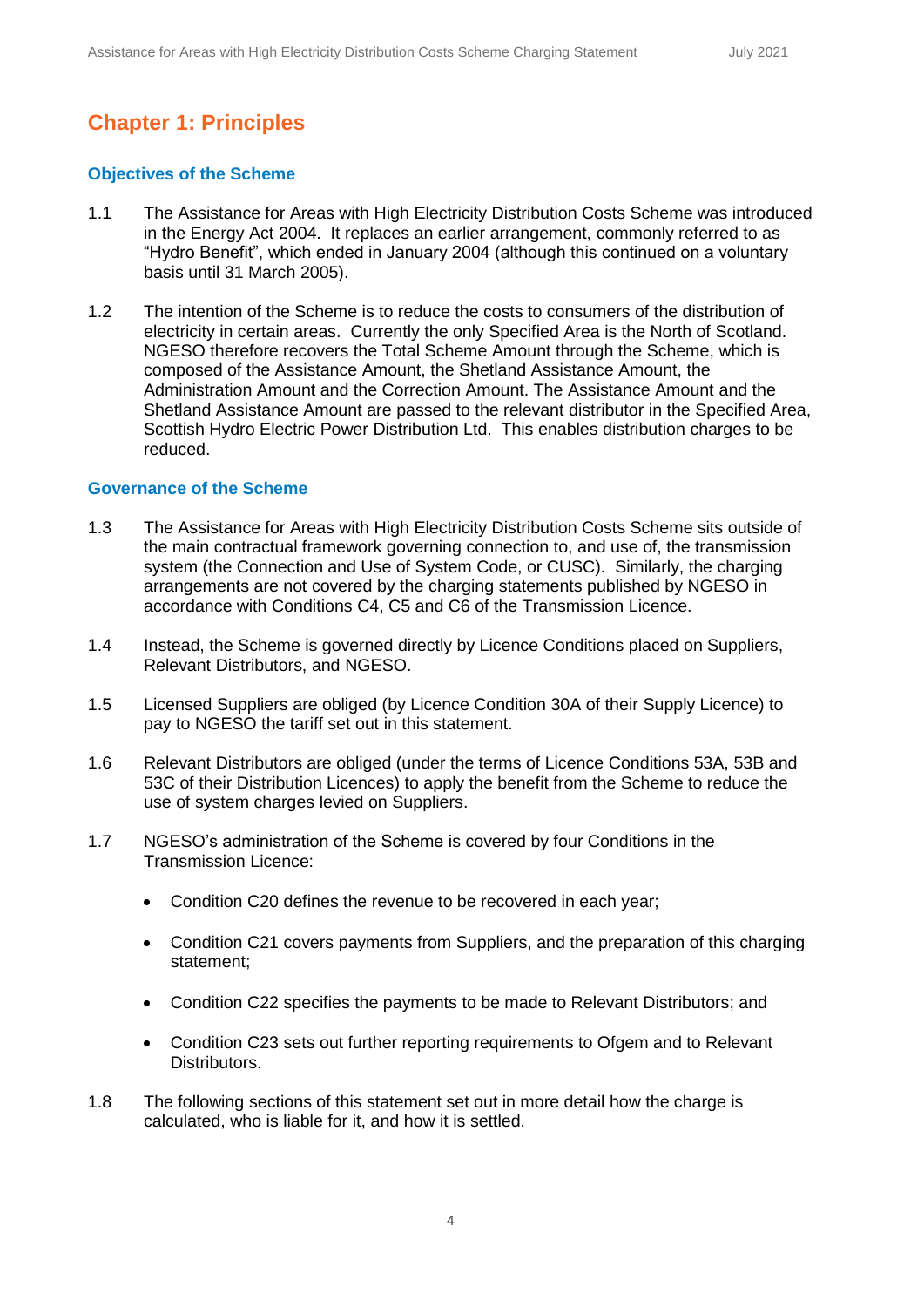## **Chapter 2: Derivation of the AAHEDC Total Scheme Energy Consumption Tariff**

- 2.1 The AAHEDC Total Scheme Energy Consumption Tariff is calculated for each financial year. The tariff is effective from 1 April in each year but is finalised and published until after this date. NGESO is required to give no less than one month's notice prior to issuing the first invoice on 15 August of each year. The tariff is derived by dividing the AAHEDC Total Scheme Amount by the Charging Base.
- 2.2 The mid July publication date for the final tariff is to enable the calculation of the reconciliation of the AAHEDC charges for the previous year as the final quarter payments for the previous year is due mid June. But NGESO publishes a forecast tariff in a draft schedule in April. .

#### **Derivation of the Total Scheme Amount**

2.3 Condition C20 of NGESO's Transmission Licence defines the Total Scheme Amount in pounds sterling to be recovered each financial year, using the following formula :

 $HBM_t = A_t + SA_t + HBOC_t - HBK_t$ 

**Where** 

| $HBM_t$                 | represents the Total Scheme Amount in relation to year t        |
|-------------------------|-----------------------------------------------------------------|
| $\mathsf{A}_\mathsf{t}$ | represents the Assistance Amount in relation to year t          |
| SA <sub>t</sub>         | represents the Shetland Assistance Amount in relation to year t |
| HBOC <sub>t</sub>       | represents the Administration Allowance in relation to year t   |
| $HBK_t$                 | represents the Correction Amount in relation to year t          |

2.4 The Assistance Amount is that recovered by NGESO on behalf of Relevant Distributor, Scottish Hydro Electric Power Distribution Ltd (SHEPD). For financial year 2021/22 this will be £65.72m. This is inflated from last year's Assistance Amount in line with the May to October Retail Price Index. The Assistance Amount for 2021/22 will be paid to SHEPD in accordance with the following schedule:

| <b>Payment Date</b> | <b>Proportion to be Paid</b> | <b>Amount to be Paid</b> |
|---------------------|------------------------------|--------------------------|
| 15-Sep-21           | 23%                          | £15,114,539.79           |
| 15-Dec-21           | 22%                          | £14,457,385.89           |
| 15-Mar-22           | 27%                          | £17,743,155.41           |
| 15-Jun-22           | <b>28%</b>                   | £18,400,309.31           |
| Total               | 100%                         | £65,715,390.40           |

2.5 The Shetland Assistance Amount is that recovered by NGESO on behalf of Relevant Distributor, Scottish Hydro Electric Power Distribution Ltd (SHEPD). For financial year 2021/22 this will be £27.0m as specified in the Energy Act 2004. The Shetland Assistance Amount for 2021/22 will be paid to SHEPD in accordance with the following schedule: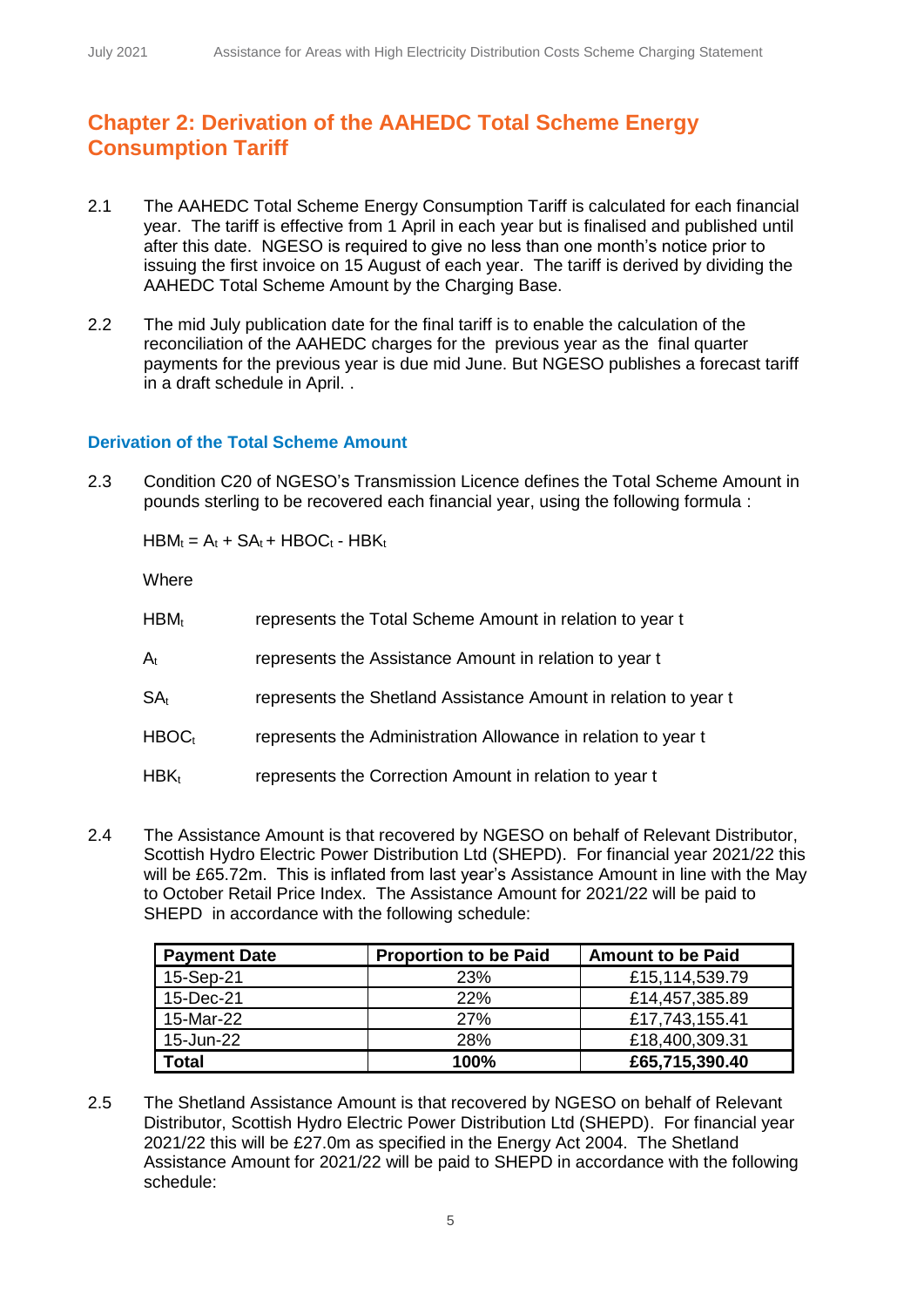| <b>Payment Date</b> | <b>Proportion to be Paid</b> | <b>Amount to be Paid</b> |
|---------------------|------------------------------|--------------------------|
| 15 September 2021   | 23%                          | £6,210,00.00             |
| 15 December 2021    | <b>22%</b>                   | £5,940,000.00            |
| 15 March 2022       | <b>27%</b>                   | £7,290,000.00            |
| 15 June 2022        | 28%                          | £7,560,000.00            |
| Total               | 100%                         | £27,000,000.00           |

- 2.6 The Administration Allowance is an amount of revenue that NGESO is permitted to retain in order to cover the costs of administering the scheme. In 2006/07 it was £80,000 and in subsequent years it has been inflated in line with the May to October Retail Price Index to the current level of £121,931.65.
- 2.7 The Correction Amount is the difference between the Total Scheme Amount in the previous year and the income received from the Scheme in that year, adjusted with an allowance for interest at Barclays Bank Base Rate. For financial year 2021/22 the Correction Amount is -£2.24m due to over-recovery from 2020/21.

#### **The Charging Base**

2.8 The Charging Base is NGESO's forecast of the total energy to be consumed by customers of Licensed Suppliers across all GSP Groups in the relevant financial year. The 2021/22 forecast demand charging base is 224.1 TWh, which has been derived from historic demand data. It is anticipated that demand continues to trend downwards due to an increase in energy efficiency and the growth of embedded generation. A reduction in demand due to Covid-19 has been included in our assumptions, albeit to a lesser degree than observed during 2020/21.

Further detail regarding the exact liabilities incurred by Suppliers can be found in Chapter 3: Liability and Settlement.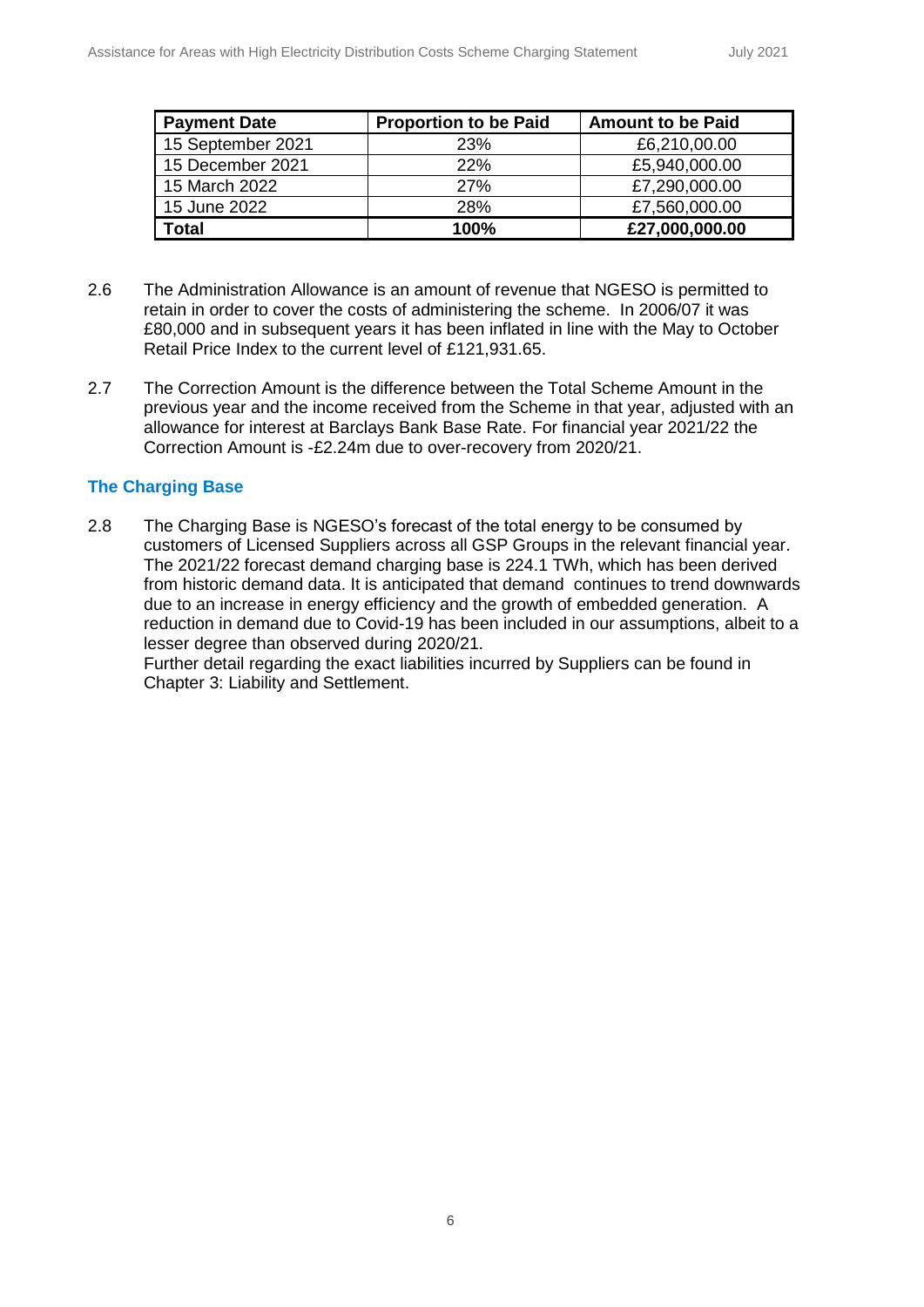#### **Derivation of the p/kWh Tariffs**

2.9 The p/kWh AAHEDC Total Scheme Energy Consumption Tariff is calculated as follows:

#### HBMt ∗ 100 HBCBt

**Where** 

- HBM<sub>t</sub> represents the Total Scheme Amount in  $E$  in relation to year t
- $HBCB<sub>t</sub>$  represents NGESO's forecast of total energy to be consumed by customers of Licensed Suppliers at GSPs in kWh in year t
- 2.10 The p/kWh AAHEDC Total Scheme Energy Consumption Tariff is composed of The Shetland Tariff and The AAHEDC Tariff Excluding the Shetland Assistance Amount.
- 2.11 The p/kWh Shetland Tariff is calculated as follows:

SAt ∗ 100 HBCBt

**Where** 

| $SA_t$ | represents the Shetland Assistance Amount in £ in relation to year t |
|--------|----------------------------------------------------------------------|
|        |                                                                      |
| IIDOD  | $\mathbf{L}$                                                         |

 $HBCB<sub>t</sub>$  represents NGESO's forecast of total energy to be consumed by customers of Licensed Suppliers at GSPs in kWh in year t

2.12 The p/kWh AAHEDC Tariff Excluding the Shetland Assistance Amount is calculated as follows:

$$
\frac{(At + HBOct - HBKt) * 100}{HBCBt}
$$

**Where** 

|  | $A_t$ | represents the Assistance Amount in relation to year t |
|--|-------|--------------------------------------------------------|
|--|-------|--------------------------------------------------------|

- HBOC<sub>t</sub> represents the Administration Allowance in  $E$  in relation to year t
- $HBK_t$  represents the Correction Amount in  $E$  in relation to year t
- $HBCB<sub>t</sub>$  represents NGESO's forecast of total energy to be consumed by customers of Licensed Suppliers at GSPs in kWh in year t

2.13 The above tariffs are set out in Schedule 1 of this statement.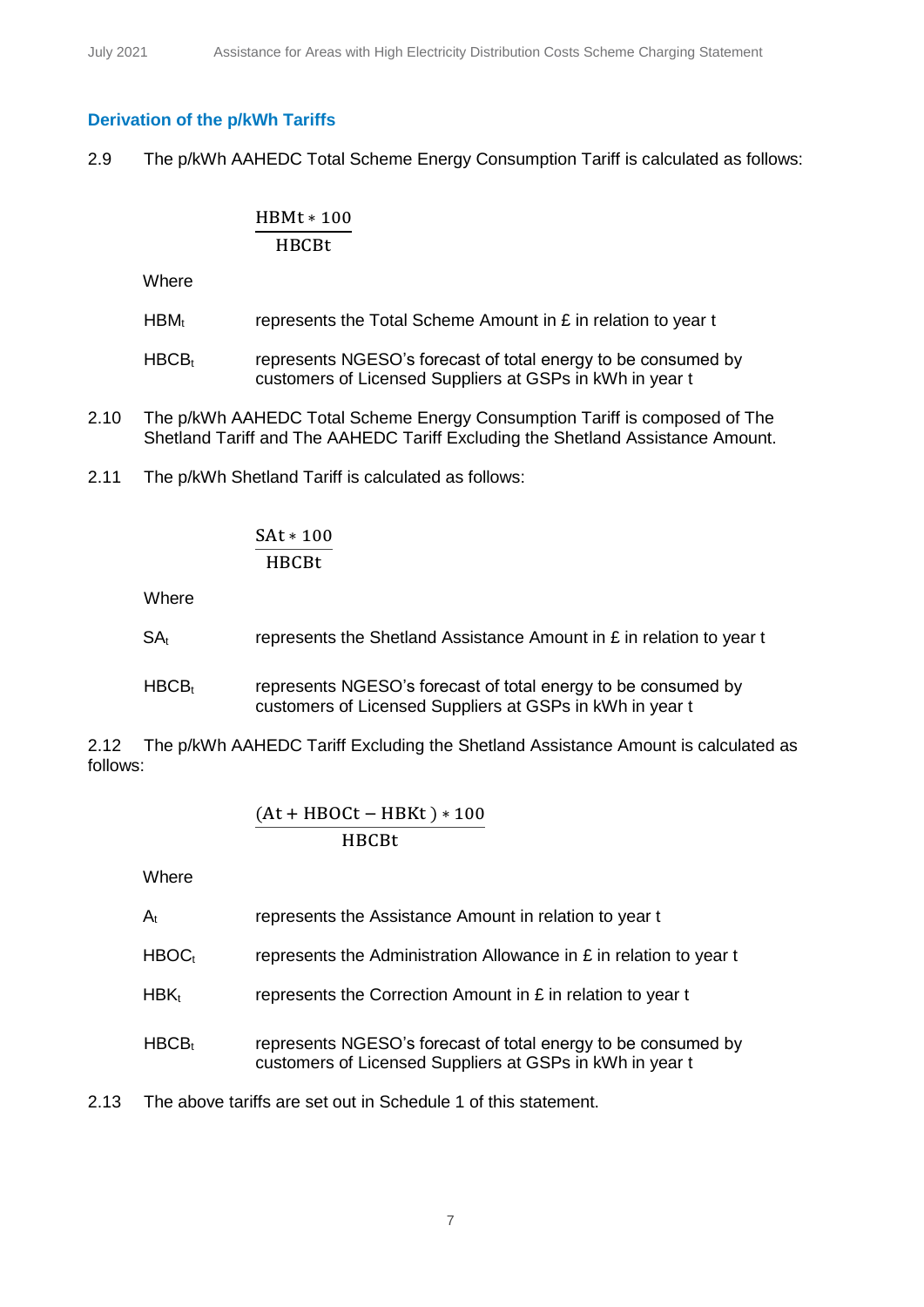## **Chapter 3: Liability and Settlement**

#### **Parties Liable for Charges**

3.1 Licensed Suppliers are liable for AAHEDC Energy Consumption Charges.

#### **Basis of Charges**

- 3.2 From 1 April 2005, the AAHEDC Energy Consumption Charge incurred by a Supplier will be determined by the total half-hourly and non half-hourly metered energy consumption over all settlement periods attributed to the following BM Units for which the Supplier is the lead party:
	- Supplier BM Units (i.e. those comprising plant and/or apparatus registered in SVA Metering Systems);
	- Any other BM Units relating to demand supplied by Licensed Suppliers by means of a distribution system.
- 3.3 Section 179 of the Energy Act 2004 has extended the definition of electricity supply to include electricity conveyed solely by means of a transmission system. Therefore, from 1<sup>st</sup> April 2006, the Energy Consumption Charge incurred by a Supplier also includes BM Units relating to Non-Embedded Customers.
- 3.4 BM Units relating to Station Load, Pumping Demand and Additional Load at Power Stations, and Interconnector User BM Units, are not liable for Assistance for Areas with High Electricity Distribution Costs Scheme Energy Consumption Charges.
- 3.5 For the avoidance of doubt, BM Units in the North of Scotland are liable for AAHEDC Energy Consumption Charges.

#### **Settlement**

3.6 AAHEDC Energy Consumption Charges are invoiced on a quarterly basis, with invoices despatched by 15 August, 15 November, 15 February and 15 May (or the following business day). In 2021/22, the invoicing timetable will be as follows:

| <b>Period of Liability</b> | <b>Invoice Date</b> | <b>Payment Date</b> |
|----------------------------|---------------------|---------------------|
| April - June 2021          | 15 August 2021      | 12 September 2021   |
| July - September 2021      | 15 November 2021    | 13 December 2021    |
| October - December 2021    | 15 February 2022    | 15 March 2022       |
| January – March 2022       | 15 May 2022         | 12 June 2022        |



- 3.7 Payment terms for invoices relating to AAHEDC Energy Consumption Charges are 28 days. The dates by which such invoices relating to the financial year 2021/22 should be paid can be seen in the above table.
- 3.8 Invoices may also include a separate amount representing an interest charge to cover the late payment of previous invoices. This will be applied at 8% above the base interest rate on any payments not made on the payment due date, calculated for each day after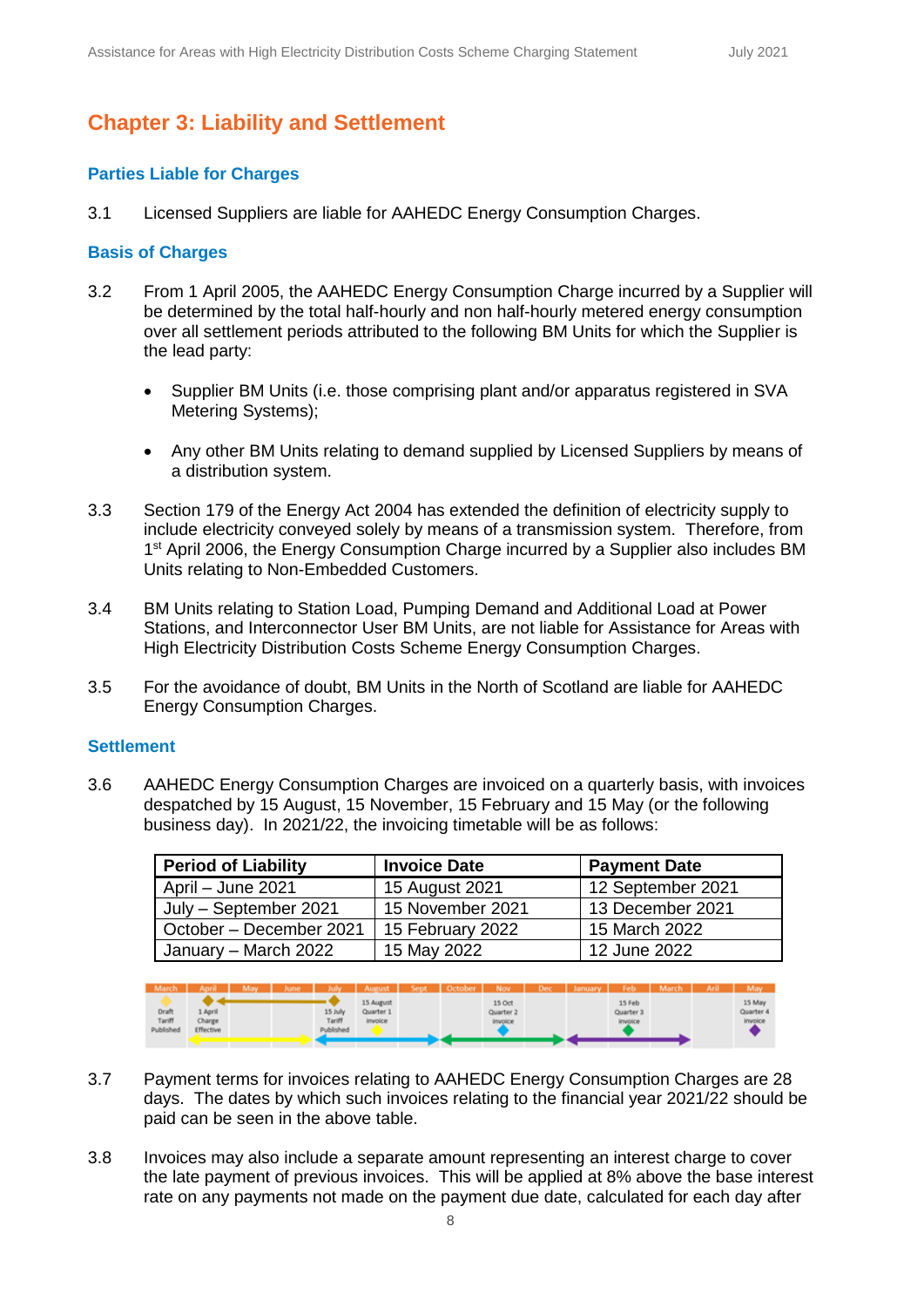the payment due date up to and including the date on which payment was actually made. Suppliers should also note that Condition 30A of their Supply Licence requires them to pay relevant invoices in accordance with the above timetable.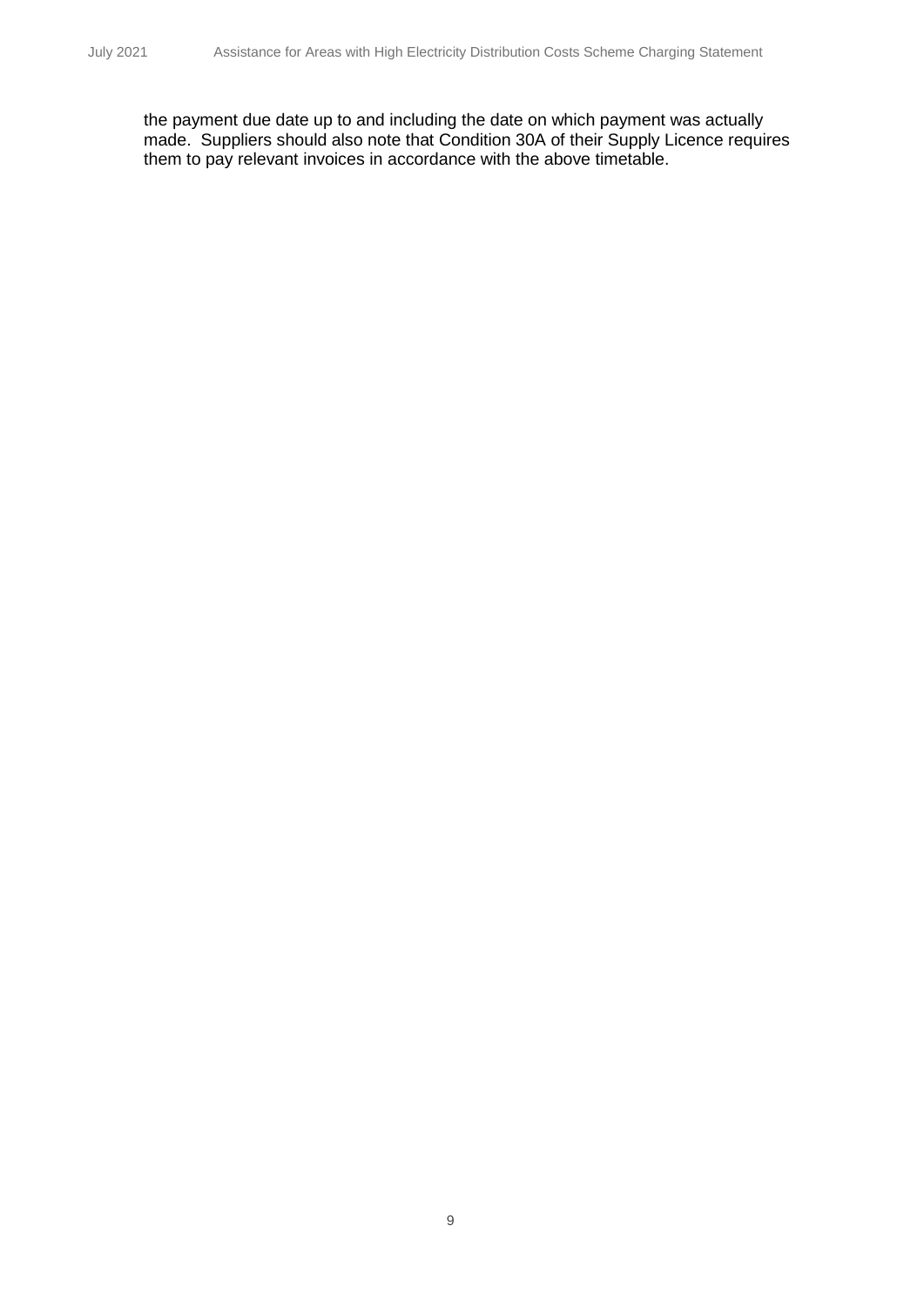- 3.9 Invoices are calculated using the best possible settlement data relating to half-hourly and non half-hourly metered energy consumption supplied from BSCCo available at the time. This calculation may be performed at any time between receipt of data from the Initial Settlement Run relating to the final day of the relevant quarter and the invoice date.. In normal circumstances, for an entire quarter, the data will predominantly comprise that from the Initial and First Reconciliation Settlement Runs however NGESO will confirm which BSCCo data has been used. Backing sheets showing details of consumption at each BM Unit are issued along with each invoice and the email advice will detail the settlement runs used in the calculation.
- 3.10 In the event of data for any settlement day being unavailable at the time of the invoice calculation then NGESO will substitute such data as it shall, at its reasonable discretion, think fit. In normal circumstances, data for the corresponding settlement day the previous week will be used but occasionally last year's data may be used if a gap occurs during an annual holiday, Easter for example. If such a situation arises then NGESO will notify the method of substitution to users.
- 3.11 Settlement is final at the Invoice Date. There is no reconciliation using data from the Final Reconciliation Settlement Run.

In the event of any queries concerning the operation of the Assistance for Areas with High Electricity Distribution Costs Scheme please contact the **Revenue Team** at:

[TNUoS.Queries@nationalgrideso.com](mailto:TNUoS.Queries@nationalgrideso.com)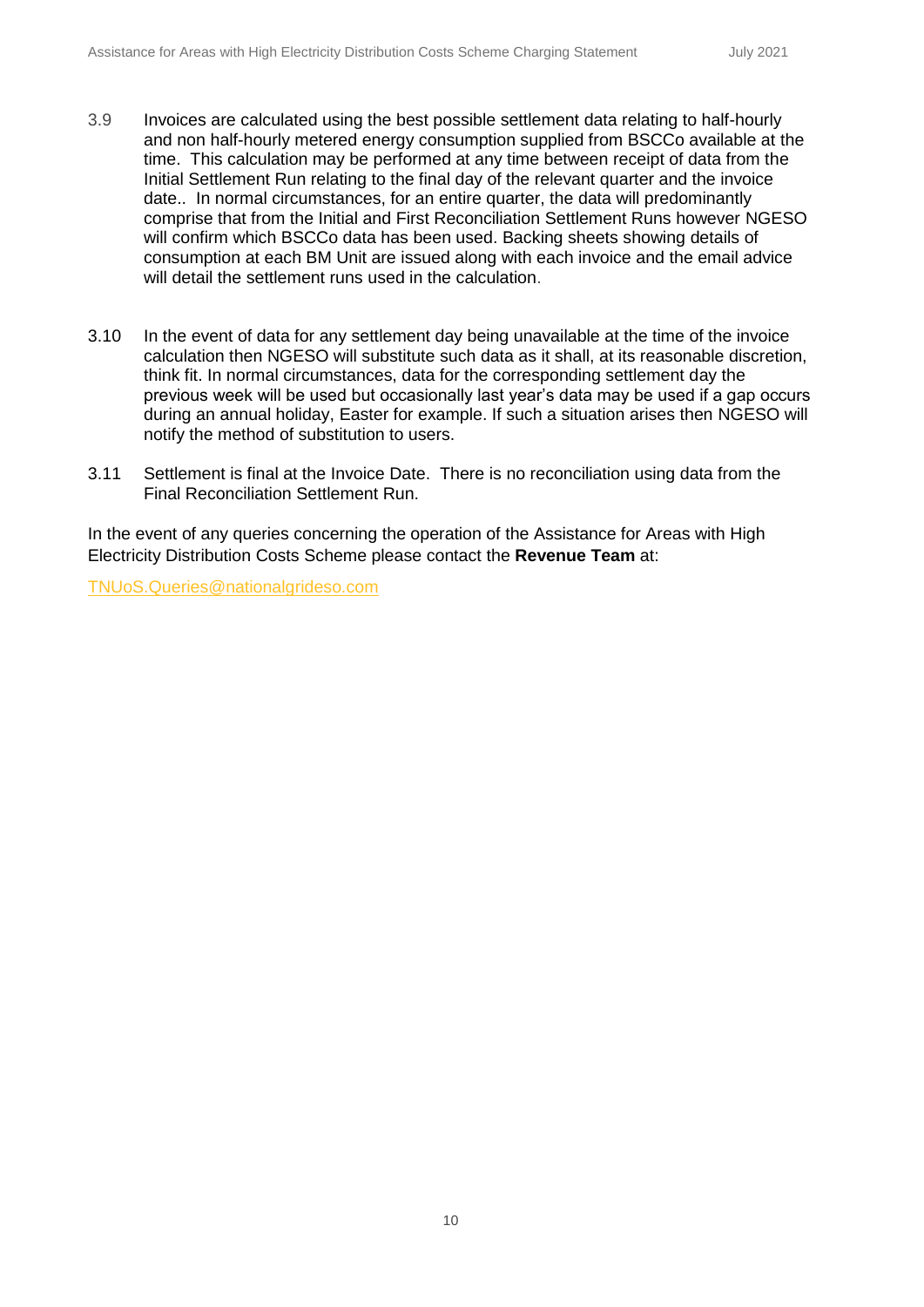## **Appendix 1: Example: Calculation of Quarterly Liability**

This appendix illustrates the methodology used by NGESO in the derivation of charges relating to the Assistance for Areas with High Electricity Distribution Costs Scheme through the use of a hypothetical example.

Supplier A is the lead party of one set of 14 Base BM Units. It is also the lead party of one BM Unit relating to a Non-Embedded Customer. Using the best settlement data available at the time, the following energy consumption for Quarter 1, 2021/22 (i.e. 1 April 2021 – 30 June 2021) is recorded:

|                            | Quarterly     |
|----------------------------|---------------|
| <b>BM Unit</b>             | Energy (kWh)  |
| 2<br>AAAAA000              | 100,000,000   |
| 2<br>BAAAA000              | 100,000,000   |
| 2<br>CAAAA000              | 100,000,000   |
| 2<br>DAAAA000              | 100,000,000   |
| EAAAA000<br>2              | 100,000,000   |
| FAAAA000<br>2              | 100,000,000   |
| 2<br>GAAAA000              | 100,000,000   |
| 2<br>HAAAA000              | 100,000,000   |
| $\mathbf{2}$<br>JAAAA000   | 100,000,000   |
| 2 KAAAA000                 | 100,000,000   |
| 2 LAAAA000                 | 100,000,000   |
| $^{2}$<br>MAAAA000         | 100,000,000   |
| $\overline{2}$<br>NAAAA000 | 100,000,000   |
| PAAAA000<br>2              | 100,000,000   |
| Sub-total                  | 1,400,000,000 |
| T AAAAD-1                  | 100,000,000   |
| Total                      | 1,500,000,000 |

The Supplier's charge for Quarter 1 is therefore calculated as follows:

Charge  $= 1,500,000,000$  kWh x 0.040427 100

#### **= £606,405.00**

These charges would be invoiced in accordance with the timetable set out in **Chapter 3** of this statement.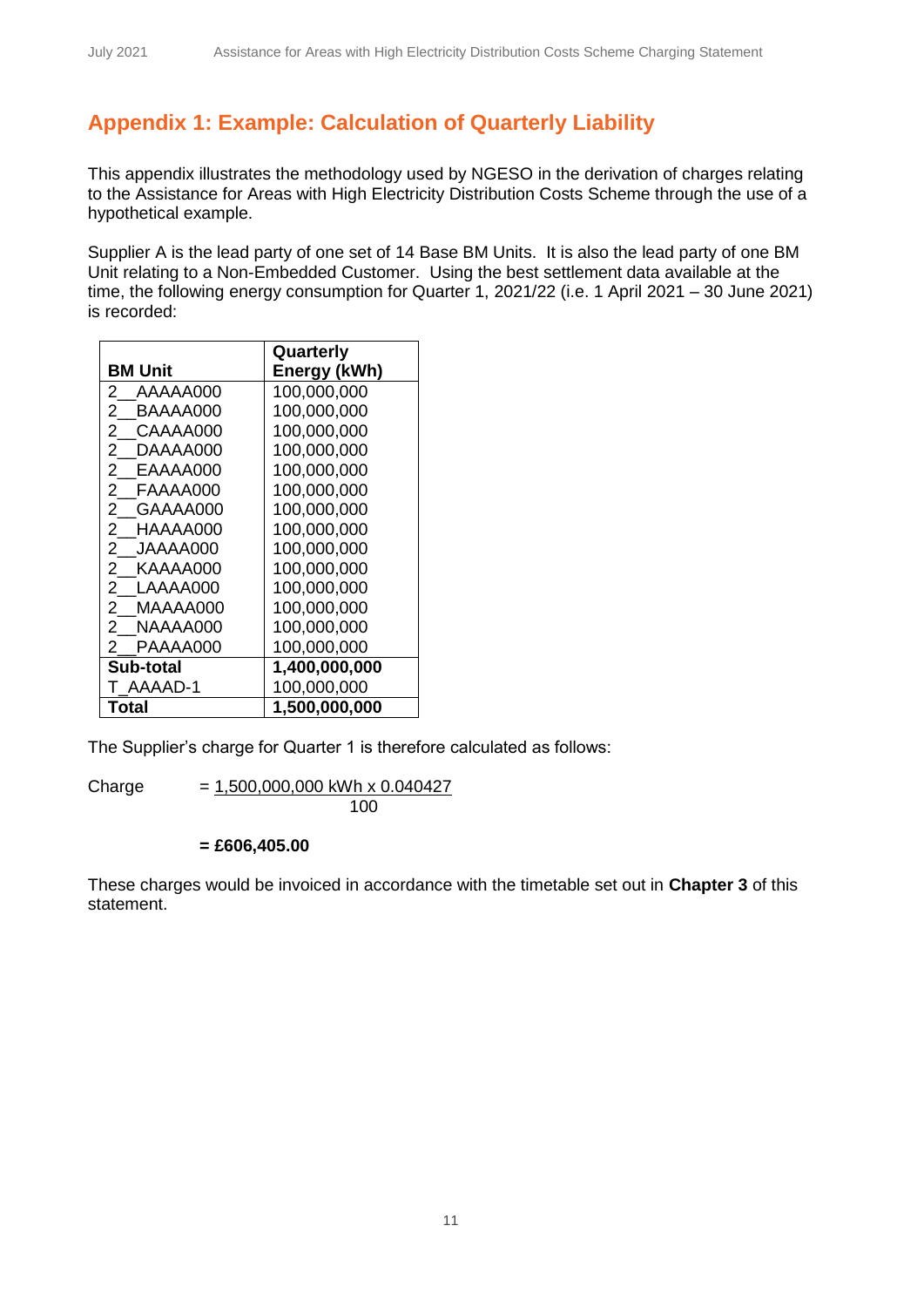## **Glossary**

The following definitions are intended to assist the reader's understanding of this document. In the event of conflict with definitions given elsewhere, those used in the Electricity Act 1989 (as amended by the Utilities Act 2000 and the Energy Act 2004), Transmission Licence, Grid Code, Balancing and Settlement Code and Connection and Use of System Code take precedence.

For the avoidance of doubt "as defined in the BSC" relates to the Balancing and Settlement Code as published from time to time.

| <b>AAHEDC</b>                                                                                             | An abbreviation of the Assistance for Areas with High<br><b>Electricity Distribution Costs Scheme</b>                                                                                                   |
|-----------------------------------------------------------------------------------------------------------|---------------------------------------------------------------------------------------------------------------------------------------------------------------------------------------------------------|
| <b>AAHEDC Tariff Excluding</b><br>the Shetland Assistance<br><b>Amount</b>                                | As defined in section 2.12 of this statement                                                                                                                                                            |
| <b>Act</b>                                                                                                | The Electricity Act 1989                                                                                                                                                                                |
| <b>Additional Load</b>                                                                                    | Site Load other than Station Load and importing Generating<br>Units for processes other than the production of electricity                                                                              |
| <b>Administration Allowance</b>                                                                           | The amount of the revenue allowance that NGESO is<br>permitted to retain to cover the costs of administering the<br>Scheme                                                                              |
| <b>Assistance Amount</b>                                                                                  | The amount payable by NGESO to a relevant distributor in a<br>relevant year under the Scheme as set out in<br>TRANSMISSION LICENCE STANDARD CONDITIONS<br>Condition C20                                 |
| <b>Assistance for Areas with</b><br><b>High Electricity</b><br><b>Distribution Costs</b><br><b>Scheme</b> | The scheme established pursuant to the Energy Act 2004<br>(Assistance for Areas with High Distribution Costs) Order<br>2005                                                                             |
| <b>Balancing and Settlement</b><br>Code (BSC)                                                             | As defined in the Transmission Licence                                                                                                                                                                  |
| <b>Base BM Unit</b>                                                                                       | As defined in the BSC                                                                                                                                                                                   |
| <b>Base Interest Rate</b>                                                                                 | In respect of any day, the rate per annum which is equal to<br>the base lending rate from time to time of Barclays Bank plc<br>as at the close of business on the immediately preceding<br>business day |
| <b>BM Unit</b>                                                                                            | Defined in the BSC as:<br>"a unit established and registered (or to be established and<br>registered) by a Party in accordance with section K3 [of the<br>BSC]"                                         |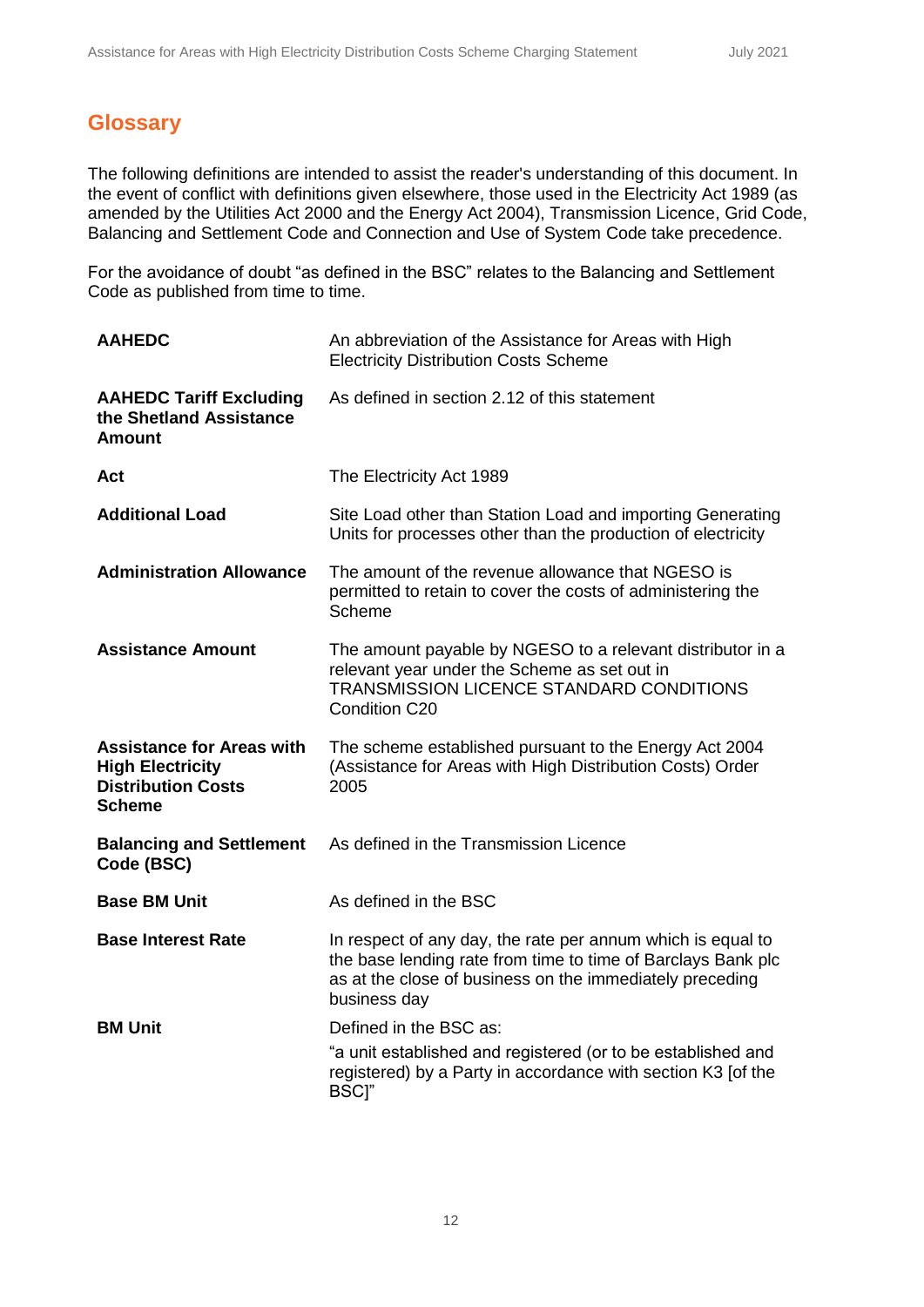| <b>BM Unit Metered Volume</b><br>"QM $_{ii}$ "     | (i)<br>(ii)           | Defined in the BSC as:<br>"In respect of a Settlement Period:<br>in relation to a BM Unit (other than an Interconnector<br>BM Unit) comprising CVA Metering Systems, the<br>Metered Volume (as determined in accordance with<br>Section R [of the BSC]);<br>in relation to an Interconnector BM Unit, the quantity |
|----------------------------------------------------|-----------------------|--------------------------------------------------------------------------------------------------------------------------------------------------------------------------------------------------------------------------------------------------------------------------------------------------------------------|
|                                                    |                       | determined in accordance with Section R7.4.2 [of the<br>BSC];                                                                                                                                                                                                                                                      |
|                                                    | (iii)                 | in relation to an Interconnector Error Administrator<br>BM Unit, the quantity determined in accordance with<br>Section T4.1; and                                                                                                                                                                                   |
|                                                    | (iv)                  | in relation to a Supplier BM Unit, the quantity<br>determined in accordance with section T4.2.1 [of the<br>BSC]."                                                                                                                                                                                                  |
| <b>BSCCo</b>                                       | As defined in the BSC |                                                                                                                                                                                                                                                                                                                    |
| <b>Charging Base</b>                               |                       | As defined in section 2.8 of this statement                                                                                                                                                                                                                                                                        |
|                                                    |                       |                                                                                                                                                                                                                                                                                                                    |
| <b>Connection and Use of</b><br><b>System Code</b> |                       | A document prepared by NGESO in accordance with<br>Condition C10 of the Transmission Licence forming the main<br>contractual framework governing connection to, and use of,<br>the transmission system for matters other than the Scheme                                                                           |
| <b>Correction Amount</b>                           | that year             | The difference between the Total Scheme Amount in the<br>previous year and the income received from the Scheme in                                                                                                                                                                                                  |
| <b>CUSC</b>                                        |                       | The Connection and Use of System Code                                                                                                                                                                                                                                                                              |
| <b>Demand</b>                                      |                       | Electricity consumed at sites or by equipment not owned and<br>operated by NGESO                                                                                                                                                                                                                                   |
| <b>Distribution</b>                                |                       | Conveyance of electricity by means of a Distribution System                                                                                                                                                                                                                                                        |
| <b>Distribution System</b>                         |                       | As defined in the BSC                                                                                                                                                                                                                                                                                              |
| <b>Energy Consumption</b>                          |                       | As defined in sections 3.2 and 3.3 of this statement                                                                                                                                                                                                                                                               |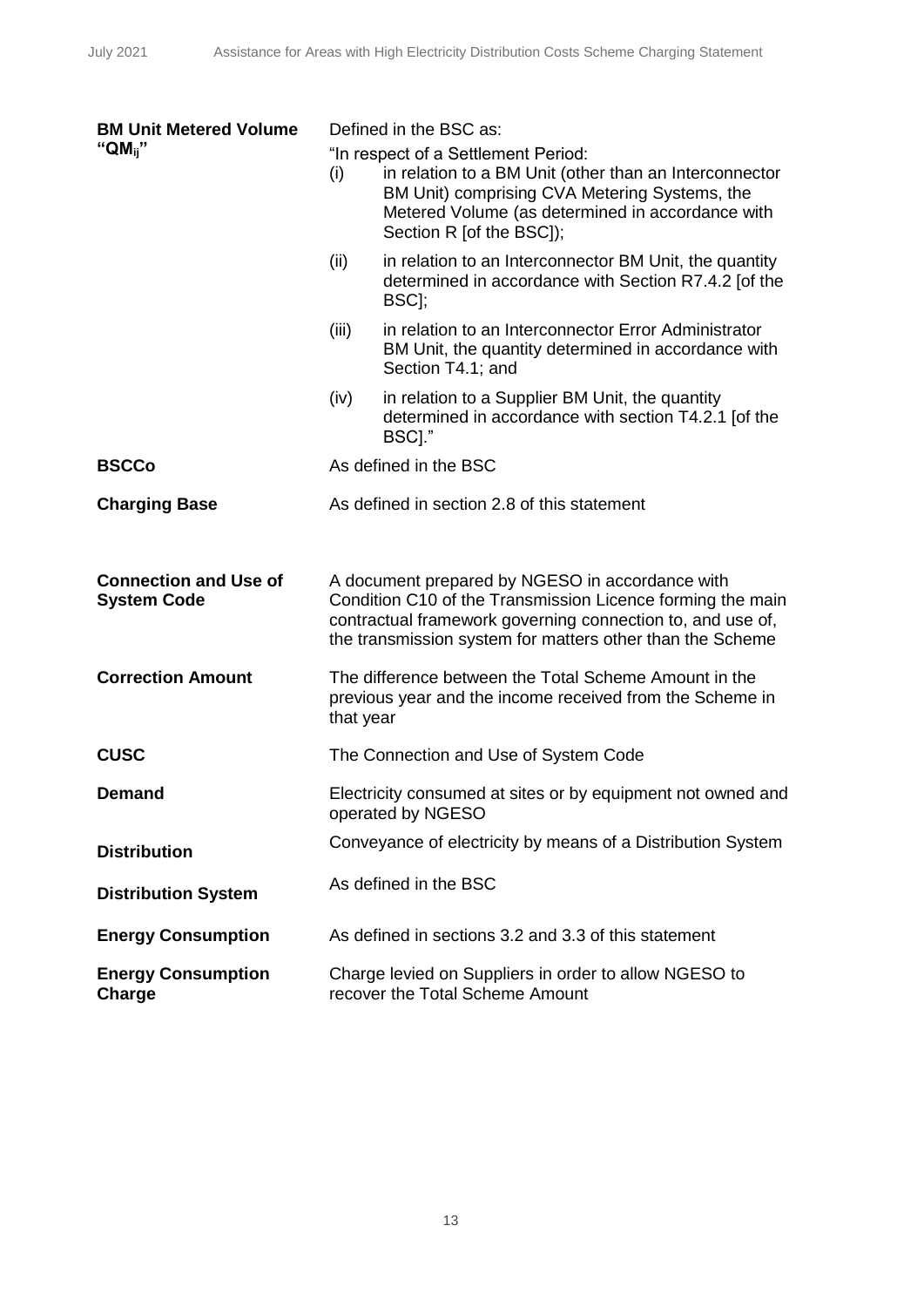| <b>First Reconciliation</b><br><b>Settlement Run</b> | As defined in the BSC                                                                                                                                                                                                                                           |
|------------------------------------------------------|-----------------------------------------------------------------------------------------------------------------------------------------------------------------------------------------------------------------------------------------------------------------|
| <b>Final Reconciliation</b><br><b>Settlement Run</b> | As defined in the BSC                                                                                                                                                                                                                                           |
| <b>Financial Year</b>                                | The period of 12 months ending on 31 <sup>st</sup> March in each<br>calendar year                                                                                                                                                                               |
| <b>Generating Unit</b>                               | As defined in the Grid Code                                                                                                                                                                                                                                     |
| <b>Grid Code</b>                                     | A document prepared by NGESO in accordance with<br>Condition C14 of the Transmission Licence setting out the<br>technical parameters for the operation and use of the<br>transmission system and of plant and apparatus connected<br>to the transmission system |
| <b>Grid Supply Point (GSP)</b>                       | A point of delivery from the GB Transmission System to a<br>distribution system or Non-Embedded User                                                                                                                                                            |
| <b>GSP Group</b>                                     | As defined in the BSC                                                                                                                                                                                                                                           |
| <b>Hydro Benefit</b>                                 | A common abbreviation of the Assistance for Areas with<br>High Electricity Distribution Costs Scheme. More accurately,<br>the scheme preceding the Assistance for Areas with High<br><b>Electricity Distribution Costs Scheme</b>                               |
| <b>Initial Settlement Run</b>                        | As defined in the BSC                                                                                                                                                                                                                                           |
| <b>Interconnector</b>                                | As defined in the BSC                                                                                                                                                                                                                                           |
| <b>Interconnector User</b>                           | As defined in the BSC                                                                                                                                                                                                                                           |
| <b>Interconnector User BM</b><br><b>Units</b>        | BM Units for which the lead party is an Interconnector User                                                                                                                                                                                                     |
| <b>Licensed Supplier</b>                             | A holder of an electricity supply licence                                                                                                                                                                                                                       |
| <b>Non-Embedded Customer</b>                         | A User, except an Electricity Distributor, receiving electricity<br>direct from the National Grid Transmission System<br>irrespective of from whom it is supplied                                                                                               |
| <b>North of Scotland</b>                             | The area of Scotland specified in Schedule 1 of the Energy<br>Act 2004 (Assistance for Areas with High Distribution Costs)<br><b>Order 2005</b>                                                                                                                 |
| Ofgem                                                | The Office of Gas and Electricity Markets                                                                                                                                                                                                                       |
| <b>Power Station</b>                                 | Defined in the Grid Code as:                                                                                                                                                                                                                                    |
|                                                      | "an installation comprising one or more Generating Units<br>(even where sited separately) owned and/or controlled by the<br>same Generator, which may be reasonably considered as<br>being managed as one Power Station."                                       |
| <b>Relevant Distributor</b>                          | As defined in Condition C20 of the Transmission Licence                                                                                                                                                                                                         |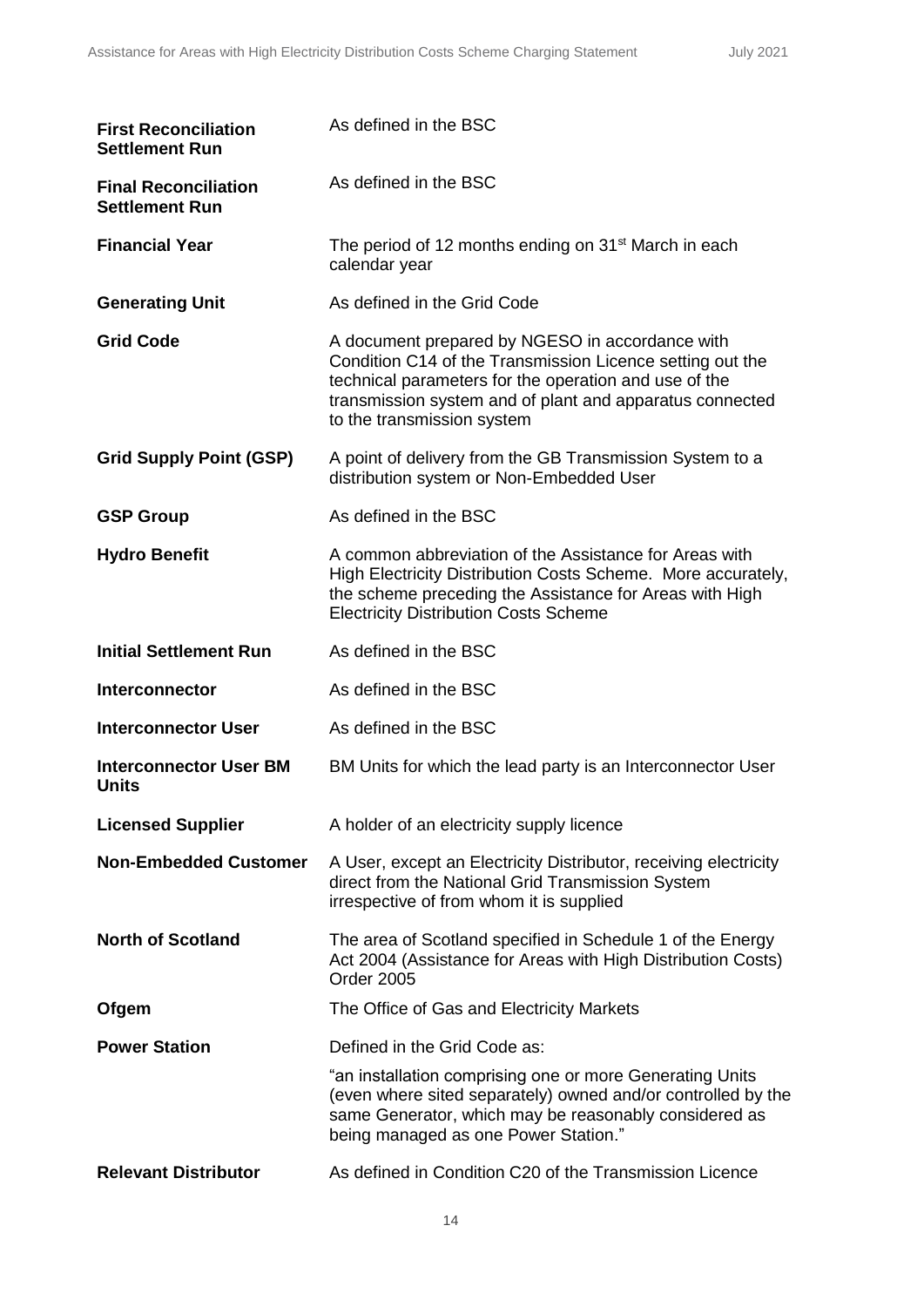| <b>Retail Price Index</b>                   | In the context of the Scheme, means the percentage change<br>(whether of a positive or a negative value) in the arithmetic<br>average of the Retail Price Index figures published or<br>determined with respect to each of the six months May to<br>October (both inclusive) in relation to the relevant year t-1<br>and that are published or determined with respect to the<br>same months in relation to the relevant year t-2                                                                                                                                                                                              |
|---------------------------------------------|--------------------------------------------------------------------------------------------------------------------------------------------------------------------------------------------------------------------------------------------------------------------------------------------------------------------------------------------------------------------------------------------------------------------------------------------------------------------------------------------------------------------------------------------------------------------------------------------------------------------------------|
| <b>Scheme</b>                               | The Assistance for Areas with High Electricity Distribution<br><b>Costs Scheme</b>                                                                                                                                                                                                                                                                                                                                                                                                                                                                                                                                             |
| <b>Settlement Day</b>                       | has the meaning given to that expression in the BSC                                                                                                                                                                                                                                                                                                                                                                                                                                                                                                                                                                            |
| <b>Settlement Period</b>                    | Defined in the BSC as:                                                                                                                                                                                                                                                                                                                                                                                                                                                                                                                                                                                                         |
|                                             | "Settlement Period j starts at the spot time occurring at the<br>beginning of the half hour and ends at the spot time<br>occurring exactly 30 minutes later. The spot time at the<br>beginning of one period therefore coincides with the spot<br>time at the end of the previous period."                                                                                                                                                                                                                                                                                                                                     |
| <b>Settlement Run</b>                       | Defined in the BSC as:                                                                                                                                                                                                                                                                                                                                                                                                                                                                                                                                                                                                         |
|                                             | "a determination (in accordance with Section T), in relation to<br>a Settlement Day, of amounts giving rise, on the part of<br>Trading Parties and the Transmission Company, to a liability<br>to pay or a right to be paid by the BSC Clearer amounts in<br>respect of Trading Charges in each Settlement Period in that<br>Settlement Day, and of the net credit or debit in respect of<br>such amounts; and where the context requires a reference to<br>a Settlement Run includes the data and information<br>produced by the SAA following such a determination and<br>delivered to the FAA in accordance with Section N" |
| <b>Shetland Assistance</b><br><b>Amount</b> | The amount payable by NGESO to a relevant distributor in a<br>relevant year under the Scheme as set out in<br>TRANSMISSION LICENCE STANDARD CONDITIONS<br>Condition C20                                                                                                                                                                                                                                                                                                                                                                                                                                                        |
| <b>Shetland Tariff</b>                      | A component of the Total Scheme Energy Consumption<br>Tariff set to recover the Shetland Assistance Amount as<br>defined in section 2.11 of this statement                                                                                                                                                                                                                                                                                                                                                                                                                                                                     |
| <b>Site Load</b>                            | May comprise Station Load and Additional Load                                                                                                                                                                                                                                                                                                                                                                                                                                                                                                                                                                                  |
|                                             | The sum of the BM Unit Metered Volumes $(QM_{ij})$ , expressed<br>as a positive number, of BM Units within the Trading Unit<br>with QM <sub>ii</sub> less than zero during the three Settlement Periods<br>of the Triad (i.e. $\Sigma QM_{ij}$ where $QM_{ij}$ <0)                                                                                                                                                                                                                                                                                                                                                             |
| <b>Specified Area</b>                       | As defined in the Energy Act 2004 (Assistance for Areas with<br>High Distribution Costs) Order 2005                                                                                                                                                                                                                                                                                                                                                                                                                                                                                                                            |
| <b>Station Load</b>                         | The Station Load is equal to the sum of the demand of BM<br>Units solely comprising the Station Transformers within the<br>Power Station. For the avoidance of doubt, Station Load<br>excludes BM Units comprising Additional Load                                                                                                                                                                                                                                                                                                                                                                                             |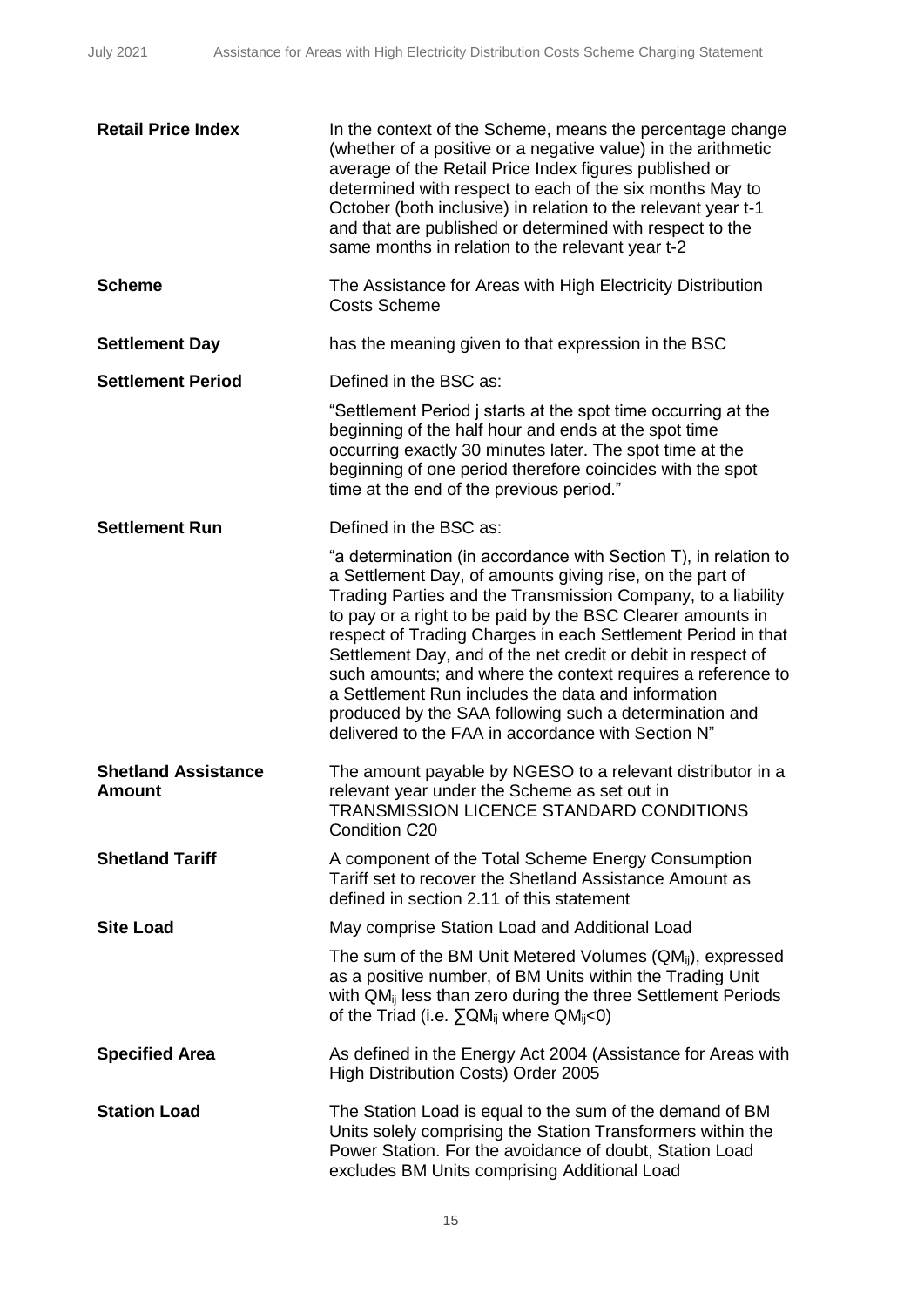| <b>Station Transformer</b>                              | Defined in the Grid Code "as a transformer supplying<br>electrical power to the auxiliaries of a power station which is<br>not directly connected to the generating unit terminals." |
|---------------------------------------------------------|--------------------------------------------------------------------------------------------------------------------------------------------------------------------------------------|
| <b>Supplier</b>                                         | A holder of an electricity supply licence                                                                                                                                            |
| <b>Supplier BM Unit</b>                                 | As defined in the BSC                                                                                                                                                                |
| <b>SVA</b>                                              | Supplier Volume Allocation, as defined in the BSC                                                                                                                                    |
| <b>SVA Metering System</b>                              | As defined in the BSC                                                                                                                                                                |
| <b>Total Scheme Amount</b>                              | NGESO's maximum allowable revenue in relation to the<br>Assistance for Areas with High Electricity Distribution Costs<br>Scheme                                                      |
| <b>Total Scheme Energy</b><br><b>Consumption Tariff</b> | The tariff levied on Suppliers' Energy Consumption in order<br>to allow NGESO to recover the Total Scheme Amount, and<br>as defined in section 2.9 of this statement                 |
| <b>Transmission Licence</b>                             | The licence granted to National Grid Electricity System<br>Operator Limited under Section 6(1)(b) of the Act                                                                         |
| <b>Transmission system</b>                              | A system which consists (wholly or mainly) of electrical plant<br>and lines at transmission voltages                                                                                 |
| <b>Transmission voltage</b>                             | In England and Wales, voltages above 132kV, and in<br>Scotland, voltages of 132kV and above                                                                                          |